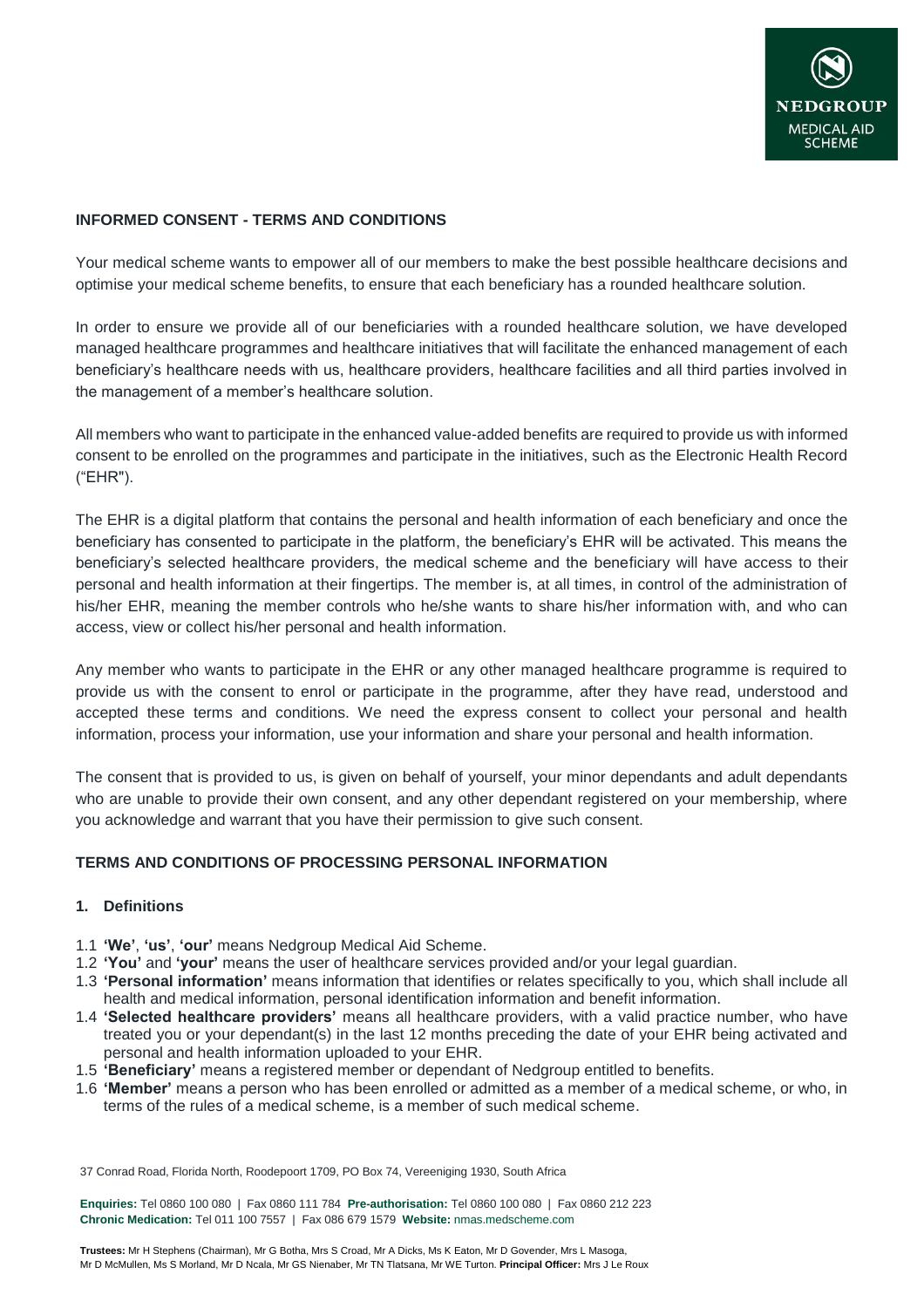- 1.7 **'Dependant'** means the spouse or partner, dependent children or other members of the member's immediate family in respect of whom the member is liable for family care and support; or any other person who, under the rules of a medical scheme, is recognised as a dependant of a member;
- 1.8 **'POPI'** means Protection of Personal Information Act, 4 of 2013.

## **2. Conditions of access**

- 2.1 Your consent applies to:
	- 2.1.1 the Member Zone
	- 2.1.2 any Nedgroup apps
	- 2.1.3 any third party website or mobile application licensed to us
	- 2.1.4 managed healthcare programmes
	- 2.1.5 marketing of medical scheme products, and
	- 2.1.6 activating and prepopulating your EHR.

### **3. Maintenance of consent**

3.1 Changes by Nedgroup

In the event of there being any changes to these terms and conditions, Nedgroup will advise you within 30 days of these changes being made. **It is the member's responsibility to ensure that these terms and conditions are regularly reviewed so all changes are acknowledged**.

- 3.2 Correction of personal information
	- 3.2.1 You confirm that all information provided to Nedgroup at the time of enrolment or activation of the EHR is true and correct, including all information provided on behalf of any beneficiary registered on the medical scheme who is unable to provide their independent consent.
	- 3.2.2 You acknowledge that any changes to your personal information must be communicated to Nedgroup immediately so these changes can be updated on our systems. **Nedgroup will not be liable for inaccurate information on our systems as a result of your failure to update your personal information.**
	- 3.2.3 In order to **update or manage your consent to view, share, access or for the processing of your personal information,** you are required to contact Nedgroup to manage the process or you may access information and manage it yourself from the Member zone. Nedgroup will not be liable for inaccurate information on our systems as a result of your failure to update your personal information.
	- 3.2.4 You acknowledge and understand that upon activation of your EHR, we will have your personal information prepopulated to your EHR, including the information relating to your treating healthcare providers for the last 12 months preceding the date of activation. In order to have this information updated, corrected, deleted or removed, you are required to access your EHR or contact Nedgroup. The default options on your EHR will remain as the active options until you have updated your EHR. The default options will provide all healthcare providers loaded on your EHR with full access to your personal information.
- **4. Consent and compliance in terms of POPI**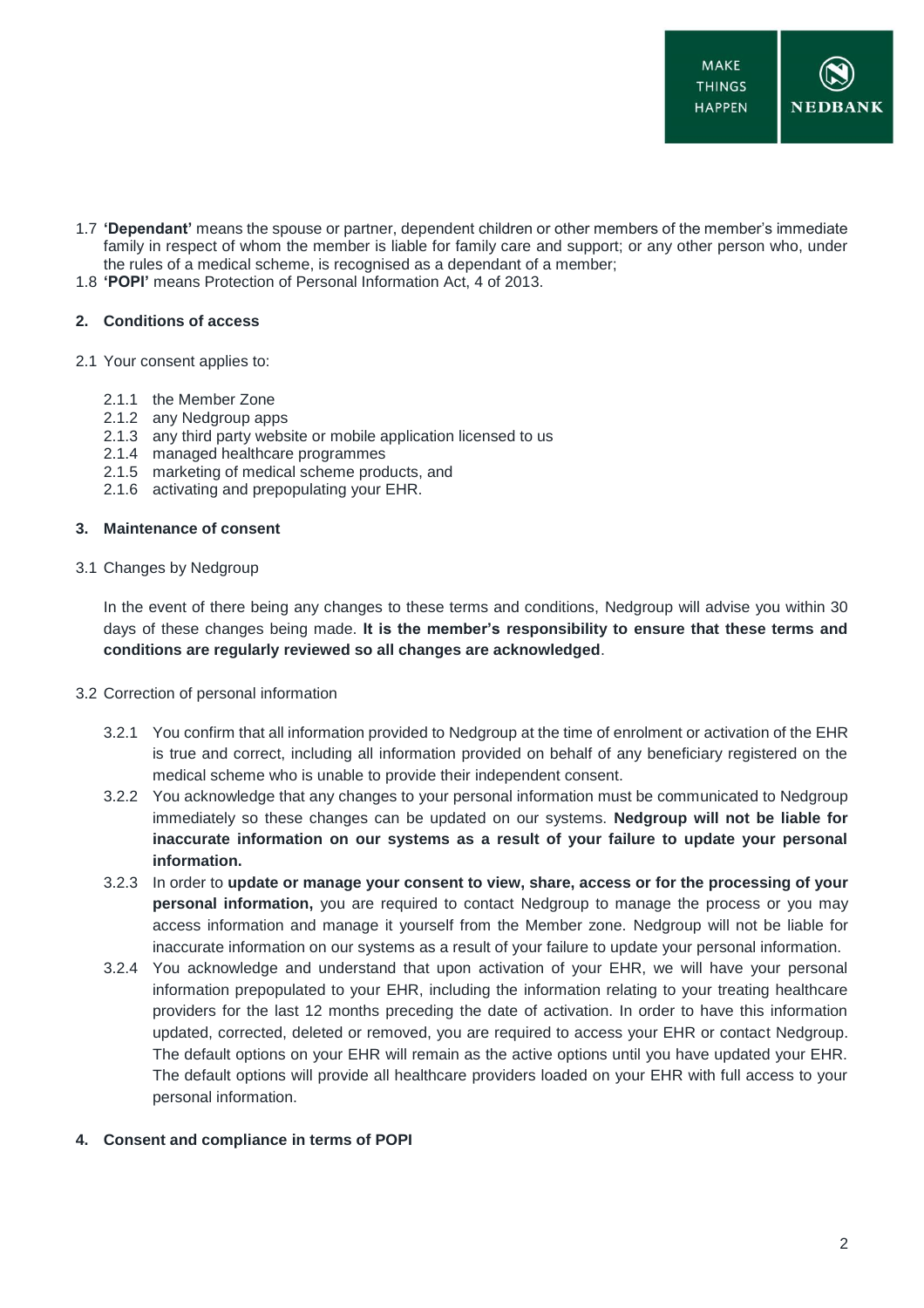Your consent is provided to Nedgroup with the acknowledgement and acceptance of the following conditions of personal information usage:

#### 4.1 Purpose

**Nedgroup, upon your consent, will share your personal information with your selected healthcare providers, the medical scheme's partners, service providers and contracted third parties.** The consent provided to Nedgroup will be used to:

- share your personal health information electronically with your chosen healthcare providers, third parties, Nedgroup's administrator and managed healthcare organisation, Nedgroup's partners, and Nedgroup's service providers
- store your personal health information in a secure cloud-based storage facility
- process your personal health information for the purpose of maintaining your information, providing your medical scheme services, providing the additional services and sharing your information
- use your personal health information for medical research purposes
- use your personal health information to optimise your Nedgroup benefits
- use your personal health information to facilitate Nedgroup benefits in emergency medical situations, and
- retain your personal information in terms of the statutory limits.

### 4.2 Consequence of providing consent to sharing your personal health information

Your personal health information will be electronically transferred and shared with your selected healthcare providers who will be able to access, view and store your personal health information. All reasonable steps are taken by Nedgroup to protect your personal information and maintain your confidentiality. We cannot, however, guarantee the security or integrity of any information you transmit to us online and you agree that you do this at your own risk.

You acknowledge that once your personal information is shared by Nedgroup with your selected healthcare providers**, Nedgroup will not have any control over your personal information once it has been shared and we will not be responsible for the security of your personal information**. Nedgroup complies with the relevant and necessary data protection laws, so while your personal information is under our control we will apply the safety and security measures necessary.

If we do not have your consent and the consent of your dependants, we will not be able to activate your EHR, you will not be able to participate in these enhanced benefits offered by Nedgroup, and we will not be able to share your personal information with your healthcare providers to optimise your healthcare benefits.

## 4.3 Intended recipients

The intended recipients of your personal health information are yourself, your selected healthcare providers, specialists and pathologists (including their practice staff in some cases) as well as your appointed broker (if any), Nedgroup, its administrator, clinical service providers, medical care facilities, their relevant affiliates and researchers. Where appropriate, emergency medical service providers will have access to your personal health information.

Your personal information can only be provided upon your consent and no unauthorised person will have access to your personal information, from the medical scheme, without your consent.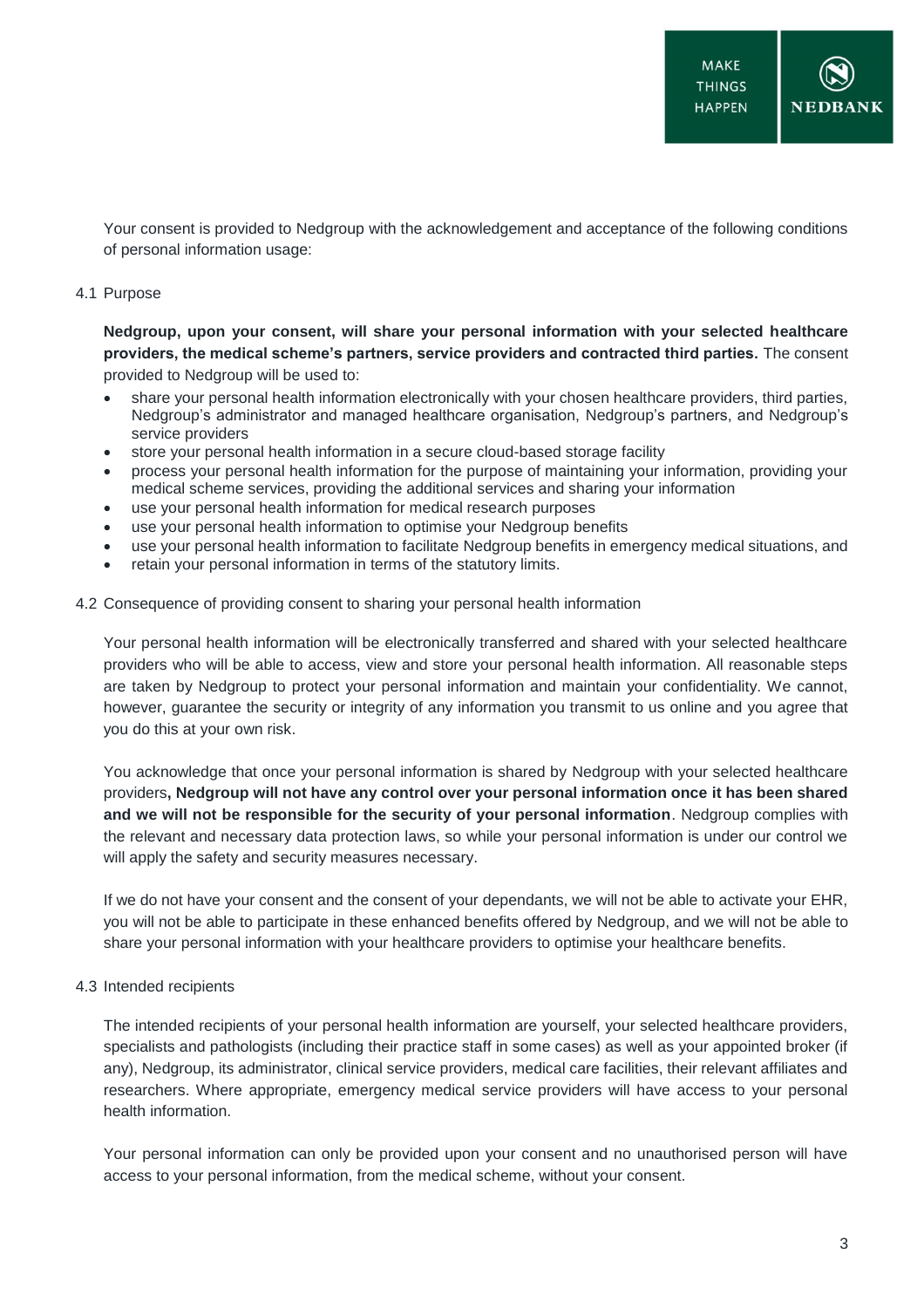#### 4.4 Right to withdraw consent

The consent provided to Nedgroup is for the purpose of accessing, using, transferring, sharing, storing and collecting the personal information of you or your beneficiaries, and can be revoked at any time. **You can revoke consent for any specific healthcare provider, or any other person or provider who has access to your personal information, at any time** by contacting Nedgroup or accessing your EHR. Once this information is captured and updated, your personal information will no longer be shared.

If you revoke all consent for the programme or EHR, your profile and all information contained on your EHR will be deleted and all consent will be removed.

### 4.5 Storage of personal information

The personal information of each member will be **stored in a 'cloud-based' web platform, in a safe and secure environment** and the web-based platform meets the security requirements for POPI and international data protection laws.

#### 4.6 Retention of personal information

The personal information of each member will be **retained by Nedgroup, its administrator and managed healthcare organisation for the duration of your membership with Nedgroup.** After you have left Nedgroup, your personal information will be retained within the allowable statutory limits.

## **5. Member consent**

- 5.1 I agree that by making this information available, Nedgroup is not responsible for any loss (whether direct or indirect) that may arise from the use of this information.
- 5.2 I agree that I may not hold Nedgroup responsible for any loss that may result from the incorrect use or disclosure of the information by my healthcare provider.
- 5.3 I give permission for my doctor to give Nedgroup my diagnosis and other relevant clinical information required in terms of my Nedgroup membership and benefit services.
- 5.4 I confirm that I have had an opportunity to receive and read the terms and conditions (or they have been read to me), and I fully comprehend the terms, conditions and consequences of these terms and conditions.
- 5.5 I have been made aware of all the terms printed in bold by Nedgroup, I have had sufficient opportunity to ask questions about this consent form and have had these questions, if any, answered to my satisfaction by Nedgroup.
- 5.6 My consent to the terms of this consent form is provided of my own free will without any undue influence from any person whatsoever.
- 5.7 I confirm that I have permission of my dependant(s) to give their consent, where such consent has been provided and I indemnify Nedgroup against this.